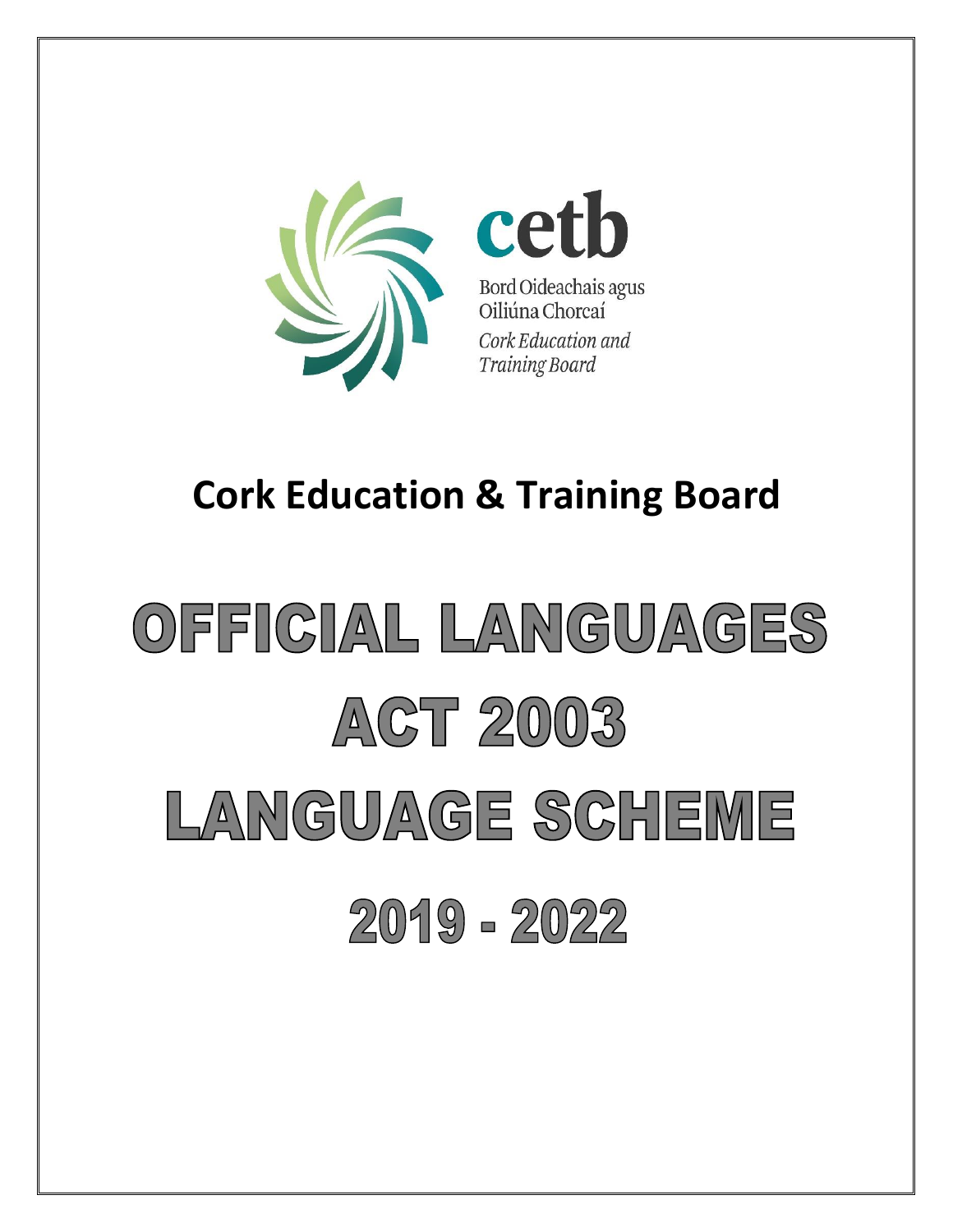# **Contents**

| Chapter 3: Details of services currently being provided in English only, in Irish<br>only or bilingually manual communications are controlled to the control of the control of |
|--------------------------------------------------------------------------------------------------------------------------------------------------------------------------------|
|                                                                                                                                                                                |
| <b>Chapter 5: Enhancing the Provision of Irish Language Services</b>                                                                                                           |
|                                                                                                                                                                                |
|                                                                                                                                                                                |
|                                                                                                                                                                                |
|                                                                                                                                                                                |
|                                                                                                                                                                                |
|                                                                                                                                                                                |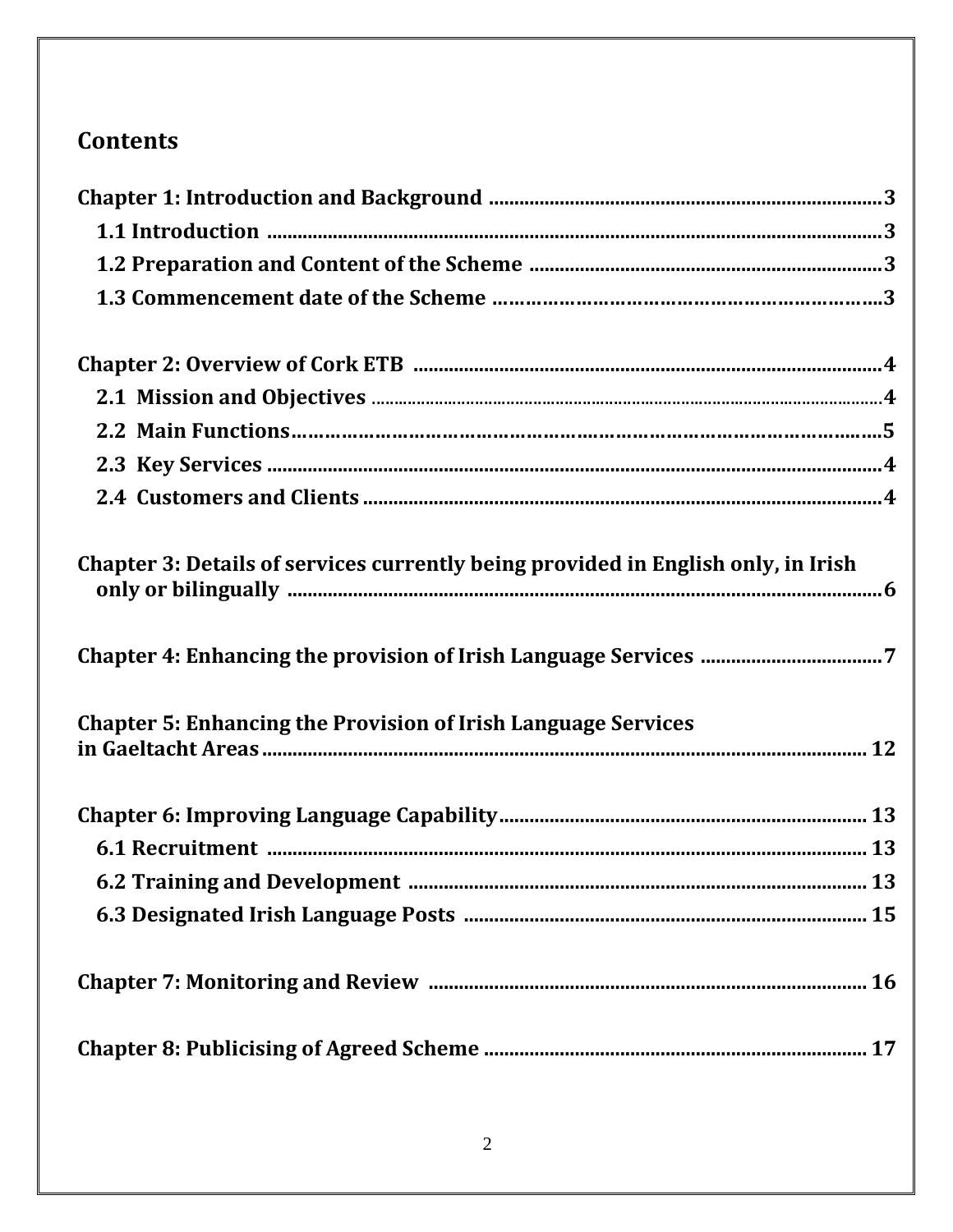# <span id="page-2-0"></span>**Chapter 1: Introduction and Background**

### <span id="page-2-1"></span>**1.1 Introduction**

The Official Languages Act 2003 provides for the preparation by public bodies of a language scheme detailing the services which they will provide:

- through the medium of Irish,
- through the medium of English, and
- through the medium of Irish and English

and the measures to be adopted to ensure that any service not currently provided by the body through the medium of the Irish language will be so provided within an agreed timeframe.

In accordance with section 14(3) of the Act, language schemes remain in force for a period of 3 years or until such time as a new scheme is confirmed by the Minister for Culture, Heritage and the Gaeltacht, whichever is the later.

#### <span id="page-2-2"></span>**1.2 Preparation and Content of the Scheme**

In the preparation of this scheme, due regard has been given to the Guidelines issued by the Department of Culture, Heritage and the Gaeltacht. In addition, there has been a comprehensive process of consultation with relevant stakeholders.

The Cork Education & Training Board (Cork ETB) is guided by the principle that the provision of Irish language services should be based on:

- the level of demand for specific services in the Irish language,
- the importance of a proactive approach to the provision of such services, and
- the resources, including human and financial resources, and the capacity of the body concerned to develop or access the necessary language capability.

This scheme complements the principles of Quality Customer Service and our Customer Charter. It has been formulated with the intention of ensuring that all relevant obligations under the Official Languages Act by the Cork ETB will be fully addressed on an incremental basis, through this and future schemes.

This Scheme is predicated on all the commitments in any previous scheme having been implemented. In the event of commitments in earlier schemes not having been fully implemented to date, this matter has been /is / will be the subject of discussion with the Office of An Coimisinéir Teanga.

The time and effort put in by all concerned in this process is acknowledged and appreciated.

### **1.3 Commencement date of the Scheme**

This Scheme has been confirmed by the Minister for Culture, Heritage and the Gaeltacht. It commences with effect from **09 September 2019** and shall remain in force for a period of 3 years or until a new scheme has been confirmed, whichever is the later.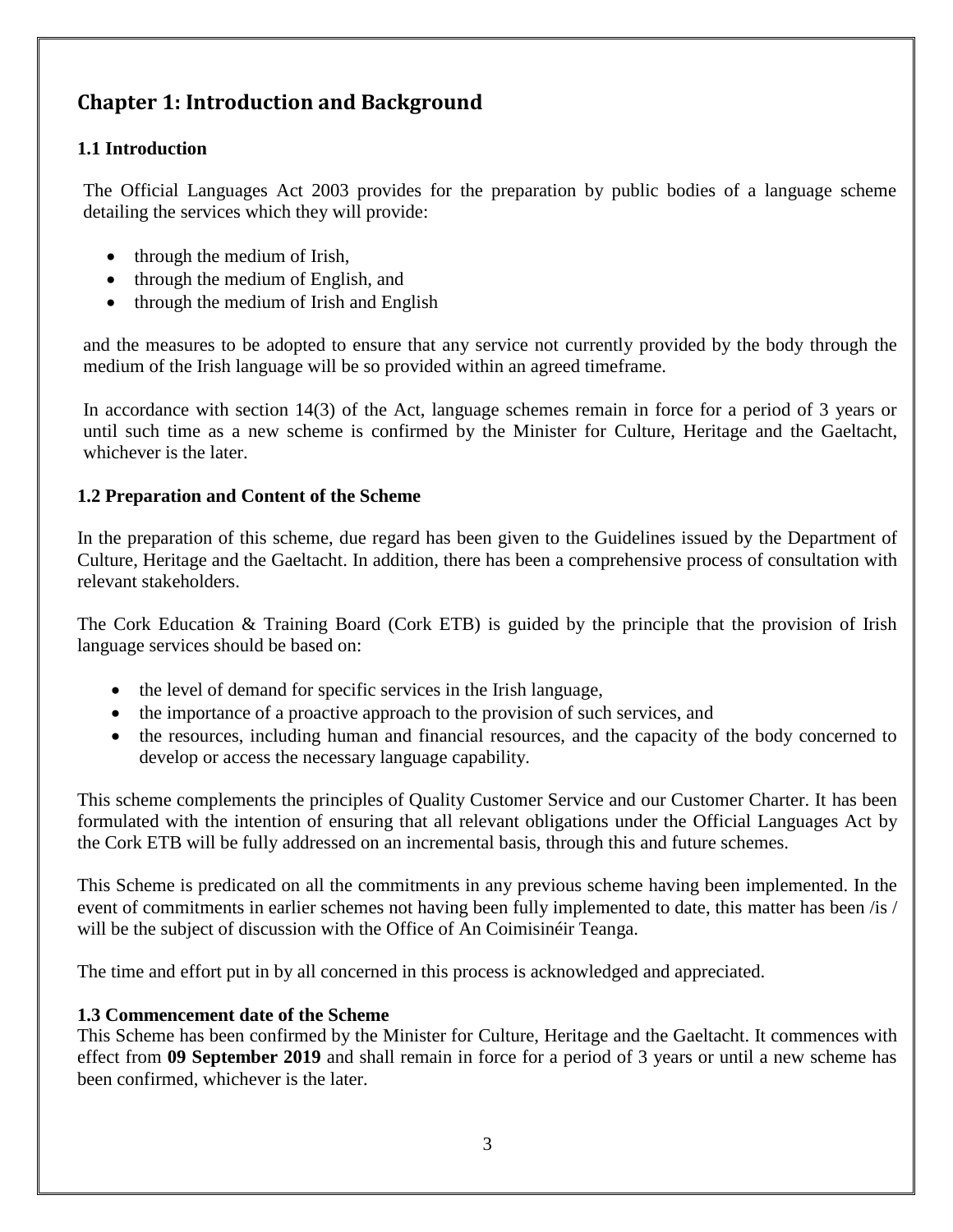# <span id="page-3-0"></span>**Chapter 2: Overview of Cork Education & Training Board**

#### <span id="page-3-1"></span>**2.1 Mission and Objectives**

Cork Education and Training Board (Cork ETB) plans, provides supports and co-ordinates education, training and youth services in Cork which are recognised internationally as a model of excellence. Cork ETB is a driving force of education and training in Cork, providing high quality services which are innovative, responsive and inclusive. Through Cork ETB, there is a pathway for every learner. The aim of our schools, colleges, training centres and our community based programmes is to provide a positive and vibrant learning environment in which our learners will be supported and challenged to reach their full potential. We are community-orientated and equality-based, with a focus on the provision of excellent teaching and learning.

#### **2.2 Main Functions**

Cork ETB was established under the Education and Training Boards Act, 2013. It is the only statutory body in Cork with the responsibility to provide education and training across a broad range of services. Cork ETB's main focus is to provide teaching, training and learning for all, through positive learning environments with suitable resources and to encourage a positive, professional and supportive work environment for all staff.

#### **2.3 Key Services**

Cork ETB is responsible for the provision of education and training services at primary schools, postprimary schools and colleges, colleges of adult/further education, training centres, youth and outdoor education centres throughout its administrative region. The ETB also delivers a range of supports to all staff and students throughout the organisation, including financial, human resources, building, legal, ICT, educational planning, student guidance, professional development, corporate governance and management.

#### **2.4 Customers and Clients**

Cork ETB's target clients are:

- Learners in our schools, colleges and training centres;
- Applicants under the various learner support schemes;
- Youth Service Providers and users:
- Community Education and Training Groups;
- Voluntary Community Organisations;
- Communities throughout the Region.

We support our students and service users from primary level to adult further education and training via recruitment, engagement with and the development of high-quality professionals across all our services. In doing so, we can deliver high-quality, appropriate and relevant education and training programmes in a variety of environments and settings, where high-quality teaching and learning are at the centre of all activities, with a focus on access, transfer and progression.

The numbers of learners and participants engaged in Cork ETB education and training activities in 2018 were: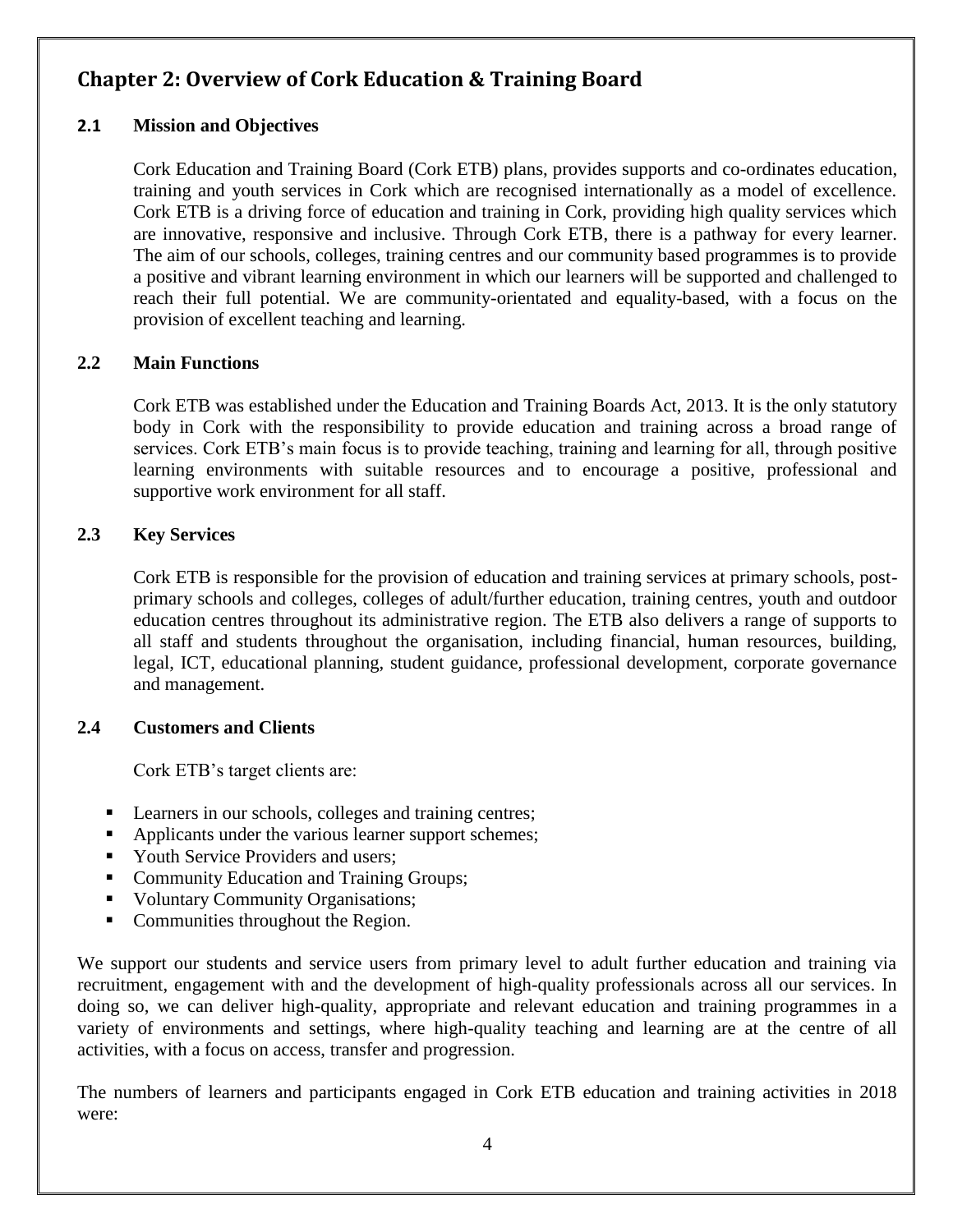<span id="page-4-0"></span>

| <b>Primary Students</b>              | 258    |
|--------------------------------------|--------|
| <b>Post-Primary Students</b>         | 11,476 |
| Further Education (PLC) Students     | 4000   |
| <b>Apprenticeship Training</b>       | 1200   |
| <b>Blended Training</b>              | 9      |
| <b>Community Training Centres</b>    | 220    |
| <b>Local Training Initiatives</b>    | 579    |
| <b>Specialist Training Providers</b> | 362    |
| Specific Skills Training             | 1,376  |
| <b>Traineeship Training</b>          | 286    |
| Youthreach                           | 768    |
| <b>Adult Literacy Groups</b>         | 4,335  |
| <b>BTEI Groups</b>                   | 3,030  |
| <b>ESOL</b>                          | 931    |
| <b>Evening Training</b>              | 930    |
| <b>ITABE</b>                         | 235    |
| Skills for Work                      | 205    |
| <b>Community Education</b>           | 4,375  |
| <b>TOTAL</b>                         | 34,575 |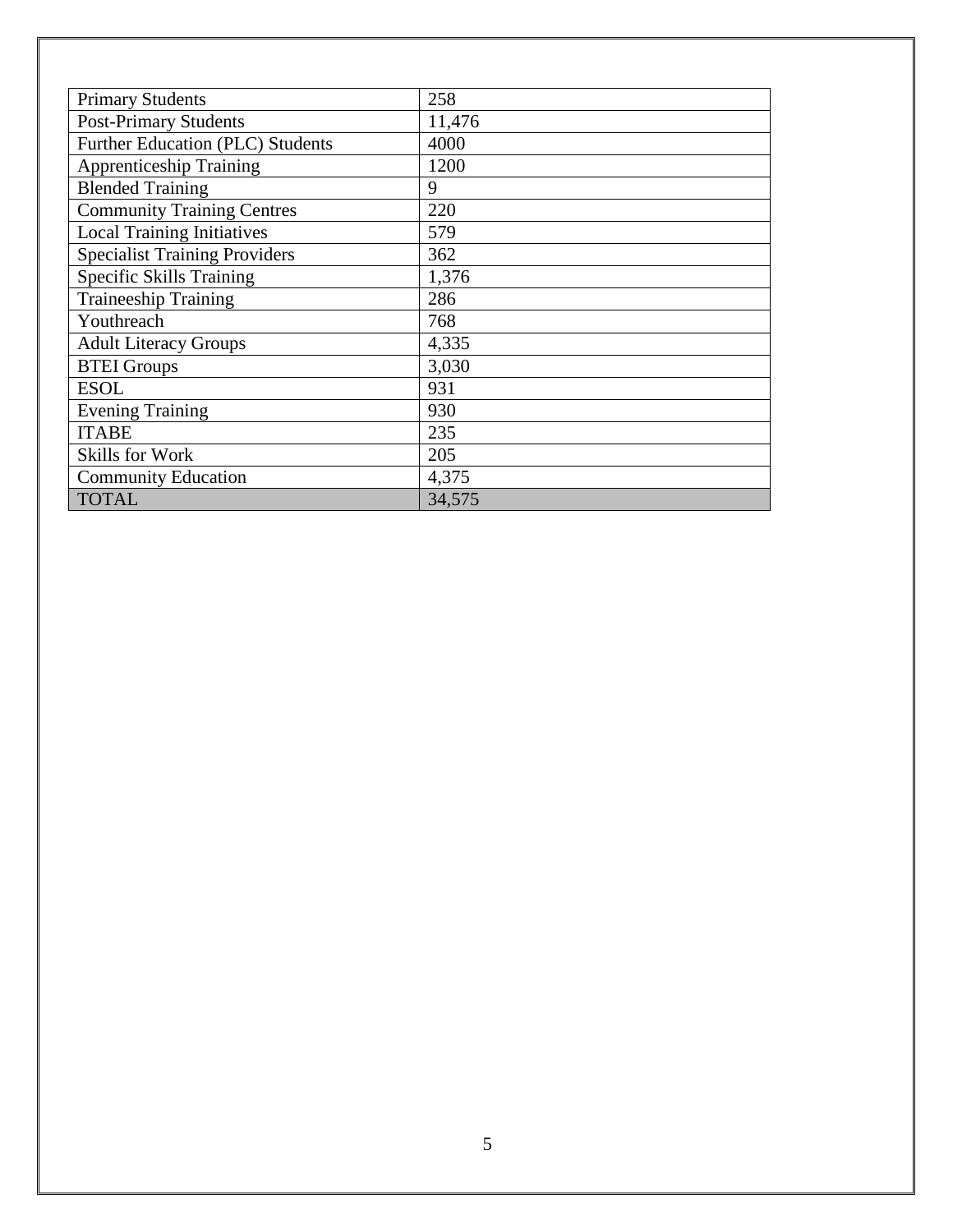# **Chapter 3: Details of services currently being provided in English only, in Irish only or bilingually**

Please indicate which language your services are provided through, including services in Gaeltacht areas.

<span id="page-5-0"></span>

| <b>Provision of Services</b><br>(Please tick the relevant box) |                     |                                                                                                                                                       |  |                  |                    |
|----------------------------------------------------------------|---------------------|-------------------------------------------------------------------------------------------------------------------------------------------------------|--|------------------|--------------------|
| <b>Name of Service</b>                                         |                     | In English Only                                                                                                                                       |  | In Irish<br>only | <b>Bilingually</b> |
| <b>Administrative Offices</b>                                  |                     | In general, the provision is in English<br>only, however there is the ability to<br>deal bilingually through translation<br>should a request be made. |  |                  |                    |
| <b>Training Centre</b>                                         |                     | In general, the provision is in English<br>only, however there is the ability to<br>deal bilingually through translation<br>should a request be made. |  |                  |                    |
| Post Primary<br>Schools/Colleges/Primary Schools               | below               | All, with the exception of those listed                                                                                                               |  |                  |                    |
| Gaelcholáiste Choilm                                           |                     |                                                                                                                                                       |  |                  | Bilingually        |
| Coláiste Daibhéid                                              |                     |                                                                                                                                                       |  |                  | Bilingually        |
| Colleges of Further Education                                  | English Only        |                                                                                                                                                       |  |                  |                    |
| Adult & Community Education                                    |                     |                                                                                                                                                       |  |                  | <b>Bilingually</b> |
| <b>Cork ETB School of Music</b>                                | <b>English Only</b> |                                                                                                                                                       |  |                  |                    |
| Youthreach                                                     | English Only        |                                                                                                                                                       |  |                  |                    |
| <b>Youth Services</b>                                          |                     |                                                                                                                                                       |  |                  | Bilingually        |
| Gaelcholáiste Charraig Uí Leighin                              |                     |                                                                                                                                                       |  |                  | Bilingually        |
| <b>Service Provision in Gaeltacht areas</b>                    |                     |                                                                                                                                                       |  |                  |                    |
| <b>Name of Service</b>                                         |                     | In English<br>Only                                                                                                                                    |  | In Irish only    | <b>Bilingually</b> |
| Coláiste Ghobnatan, Baile Bhuirne                              |                     |                                                                                                                                                       |  |                  | Bilingually        |
| Scoil Mhuire, Béal Átha'n Ghaorthaidh                          |                     |                                                                                                                                                       |  |                  | Bilingually        |
| Ionad Cultúrtha, Baile Bhuirne                                 |                     |                                                                                                                                                       |  |                  | Bilingually        |
| <b>Night Classes</b>                                           |                     |                                                                                                                                                       |  |                  | Bilingually        |
| Youth Affairs                                                  |                     |                                                                                                                                                       |  |                  | Bilingually        |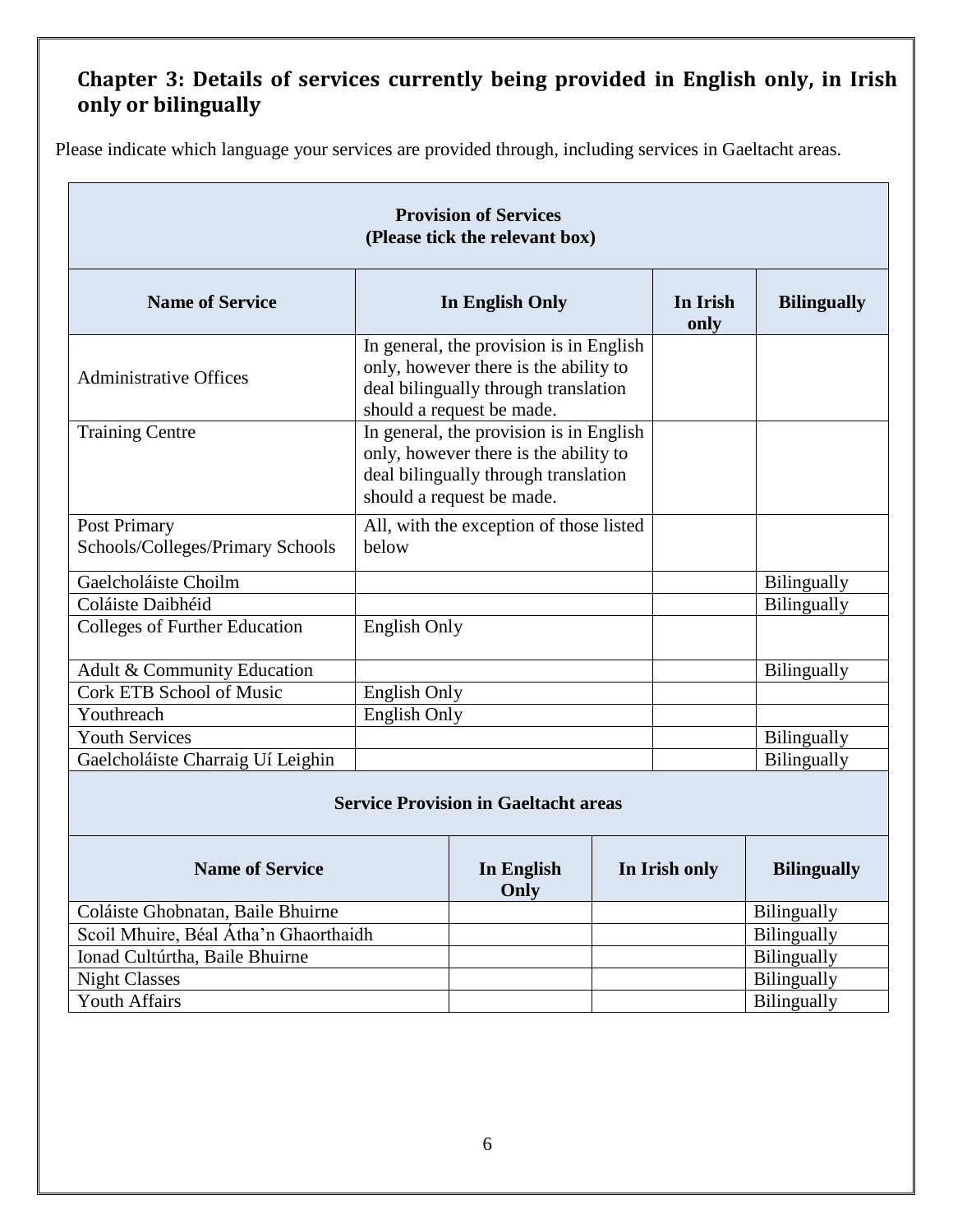# **Chapter 4: Enhancing the provision of Irish Language Services**

**The provisions shaded in grey in the table below are mandatory requirements under the Official Languages Act 2003.**

| <b>Means of communication</b>                |                                              | <b>Commitment</b>                                                                                                                                                                                                              |                  |
|----------------------------------------------|----------------------------------------------|--------------------------------------------------------------------------------------------------------------------------------------------------------------------------------------------------------------------------------|------------------|
| with the public                              |                                              |                                                                                                                                                                                                                                |                  |
| <b>Recorded Oral</b><br><b>Announcements</b> |                                              | The following recorded oral<br>announcements will be in Irish or<br>bilingual:                                                                                                                                                 | <b>Mandatory</b> |
|                                              |                                              | (a) Recorded oral announcements<br>provided on the telephone when the<br>offices of the public body are closed;                                                                                                                |                  |
|                                              |                                              | (b) Recorded oral announcements<br>transmitted by a public address system;                                                                                                                                                     |                  |
|                                              |                                              | (c) Recorded oral announcements created<br>and transmitted by means of a<br>computerised messaging system or a<br>computerised telephone answering<br>system.                                                                  |                  |
|                                              |                                              | This provision relates to 'recorded'<br>announcements rather than 'live<br>announcements'.                                                                                                                                     |                  |
|                                              |                                              | <b>Where a Place Names Order is in force, a</b><br>public body is required to use the Irish<br>language version of the place name<br>specified in that Order in recorded oral<br>announcements made by it or on its<br>behalf. |                  |
| <b>Written</b><br><b>Communication</b>       | <b>Letters and</b><br><b>Electronic Mail</b> | All written communication will be<br>responded to in the official language in<br>which it was received.                                                                                                                        | <b>Mandatory</b> |
|                                              | <b>Stationery</b>                            | <b>Headings of stationery, including</b><br>notepaper, compliment slips, fax cover<br>sheets, file covers and other folders, labels<br>and envelopes are provided in Irish or<br>bilingually.                                  | <b>Mandatory</b> |
| <b>Signage</b>                               | <b>Signage</b>                               | All signage placed by Cork ETB or on its<br>behalf must be in Irish or bilingually, in<br>accordance with the regulations (S.I.<br>No.391/2008).                                                                               | <b>Mandatory</b> |
| <b>Publications</b>                          | <b>Publications</b>                          | Documents setting out public policy<br>proposals, audited accounts or financial<br>statements, annual reports and strategy                                                                                                     | <b>Mandatory</b> |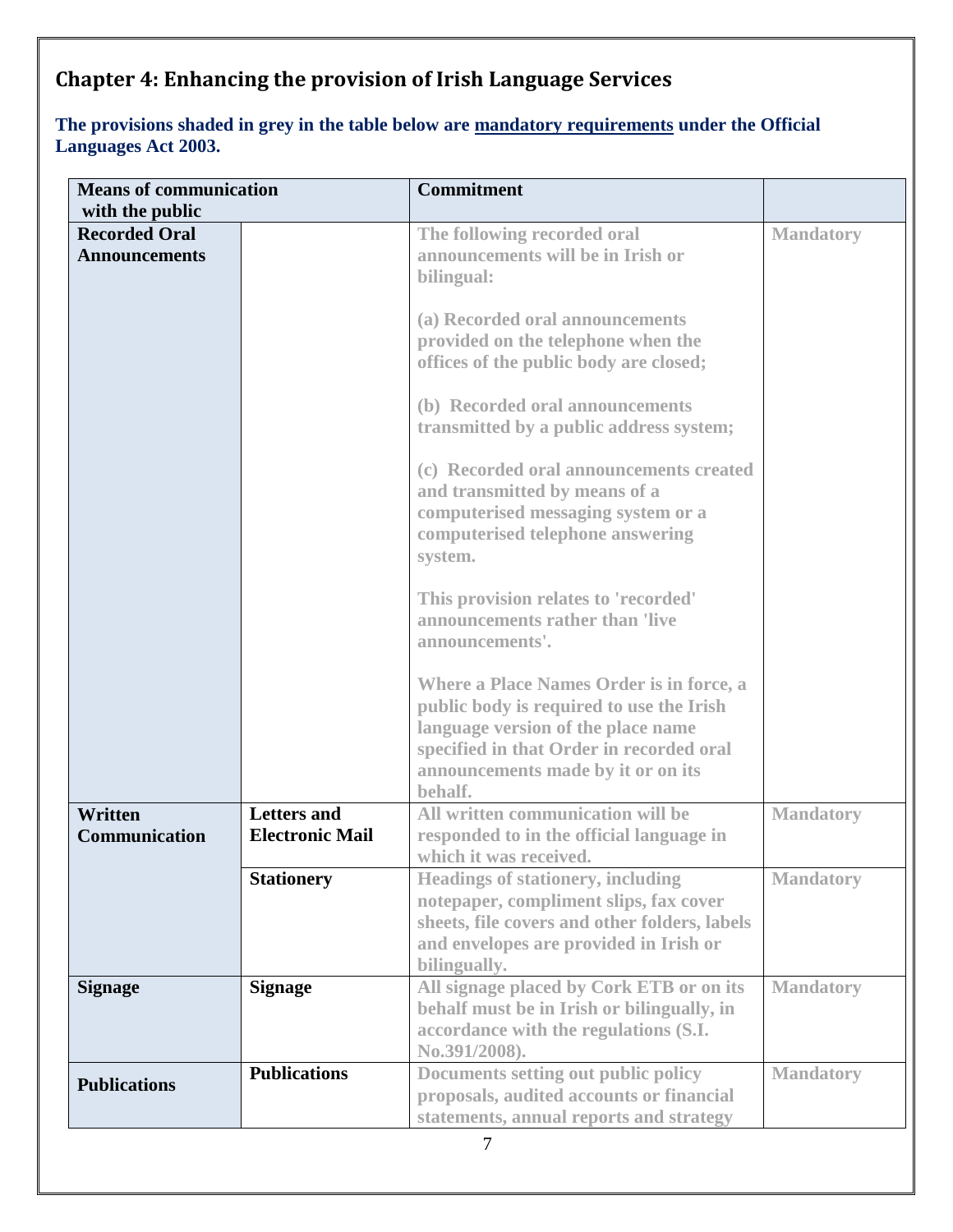|                      | <b>Circulars/Mailshots</b>             | statements will be published<br>simultaneously in Irish and English.<br>Where a public body communicates in<br>writing or by electronic mail with the<br>general public or a class of the general<br>public for the purpose of furnishing | <b>Mandatory</b> |
|----------------------|----------------------------------------|-------------------------------------------------------------------------------------------------------------------------------------------------------------------------------------------------------------------------------------------|------------------|
|                      |                                        | information to the public or the class, the<br>body shall ensure that the communication<br>is in the Irish language or in the English<br>and Irish languages.                                                                             |                  |
| <b>An Ghaeltacht</b> | <b>Gaeltacht Place</b><br><b>Names</b> | The official place names of Gaeltacht<br>areas will be used by the public body in<br>accordance with the legislation.                                                                                                                     | <b>Mandatory</b> |

Cork ETB will also undertake the following lists of actions under each service.

| <b>Means of communication with the</b><br>public |                                                         | <b>Commitment</b>                                                                                                                                                                                      | <b>Timeline</b><br>By end Yr.1/<br>Yr.2 / Yr.3 |
|--------------------------------------------------|---------------------------------------------------------|--------------------------------------------------------------------------------------------------------------------------------------------------------------------------------------------------------|------------------------------------------------|
|                                                  | <b>Reception</b>                                        | Reception staff are familiar with basic<br>greetings in Irish.                                                                                                                                         | End Yr.1                                       |
|                                                  |                                                         | The choice of language of the customer will<br>be established and he/she will be directed to<br>the appropriate official. If the official is<br>unavailable, the following options will be<br>offered: | End Yr.2                                       |
| <b>Oral / Written</b><br><b>Communication</b>    |                                                         | Calling back when an Irish speaker is<br>available<br>Conducting business through another<br>member of staff providing a<br>translation service or<br>Continuing to conduct business in<br>English     |                                                |
|                                                  | <b>Letters and</b><br><b>Electronic Mail</b>            | All written communication will be<br>responded to in the official language in<br>which it was received.                                                                                                | Ongoing                                        |
|                                                  | <b>Face to</b><br><b>Face/Counter</b><br><b>Service</b> | An up to date list of staff members who can<br>provide a service through Irish will be made<br>available.                                                                                              | Yr.2                                           |
|                                                  | <b>Switchboard</b>                                      | Switchboard staff will give the name of the<br>public body in Irish and English.                                                                                                                       | Yr.1                                           |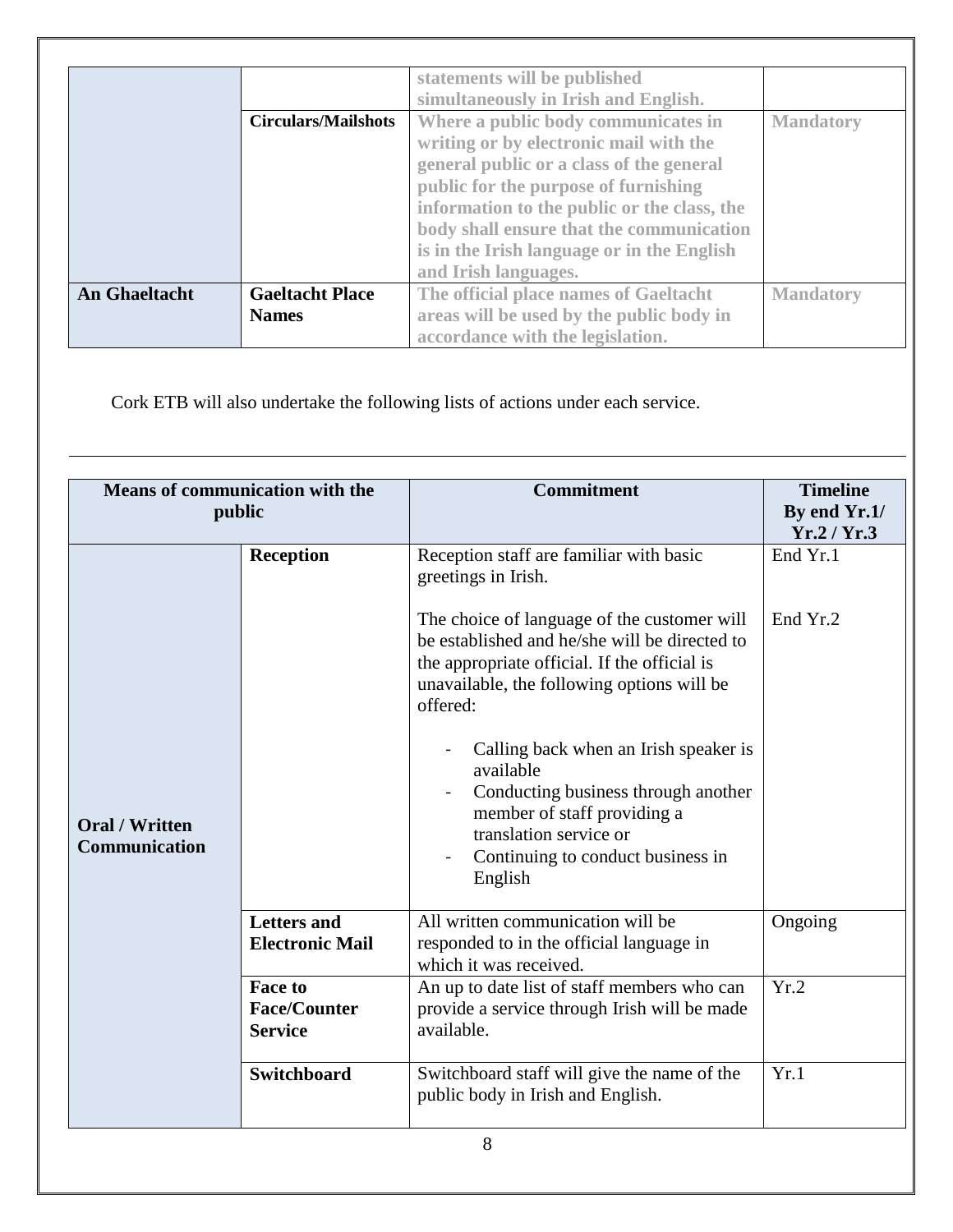|                     |                                                       | Switchboard staff will be familiar with the<br>basic greetings in Irish and will be able to<br>refer the call to another member of staff who<br>can speak Irish.                                                                                                                                                                   | End of Yr.2                             |
|---------------------|-------------------------------------------------------|------------------------------------------------------------------------------------------------------------------------------------------------------------------------------------------------------------------------------------------------------------------------------------------------------------------------------------|-----------------------------------------|
|                     | <b>Telephone</b><br>communications<br>with the public | Bilingual staff will make customers aware<br>that they are willing to conduct business in<br>Irish, if required.                                                                                                                                                                                                                   | In place where<br>available             |
|                     | <b>Recorded Oral</b><br><b>Announcements</b>          | Staff will have their pre-recorded personal<br>telephone greetings on individual phones in<br>bilingual format where applicable.                                                                                                                                                                                                   | Committed to<br>implementing in<br>Yr.1 |
|                     | Live<br>announcements                                 | 10% of live oral announcements will be<br>bilingual.                                                                                                                                                                                                                                                                               | Will be<br>encouraged                   |
|                     | <b>Stationery</b>                                     | Headings of stationery, including notepaper,<br>compliment slips, fax cover sheets, file<br>covers and other folders, labels and<br>envelopes are provided in Irish or<br>bilingually.                                                                                                                                             | Yr.1                                    |
|                     | <b>Information</b><br>Leaflets/<br><b>Brochures</b>   | A bilingual or Irish version of the<br>information leaflets and brochures most<br>commonly used will be available beginning<br>with new schools through to existing<br>schools.                                                                                                                                                    | Yr.1                                    |
|                     | <b>Application Forms</b>                              | There will be a bilingual or Irish version of<br>the most commonly used application forms<br>including recruitment forms.                                                                                                                                                                                                          | Yr.2                                    |
|                     | <b>Other</b>                                          | All new application forms will be available<br>in Irish or bilingually.                                                                                                                                                                                                                                                            | Yr.1                                    |
|                     | <b>Publications</b>                                   | Documents setting out public policy<br>proposals, audited accounts or financial<br>statements, annual reports and strategy<br>statements will be published simultaneously<br>in Irish and English.                                                                                                                                 | Ongoing                                 |
| <b>Publications</b> | <b>Circulars/Mailshots</b>                            | Where a public body communicates in<br>writing or by electronic mail with the<br>general public or a class of the general<br>public for the purpose of furnishing<br>information to the public or the class, the<br>body shall ensure that the communication is<br>in the Irish language or in the English and<br>Irish languages. | Ongoing                                 |
| <b>Media</b>        | <b>Press Releases</b>                                 | All press releases will be issued bilingually.                                                                                                                                                                                                                                                                                     | Yr.1                                    |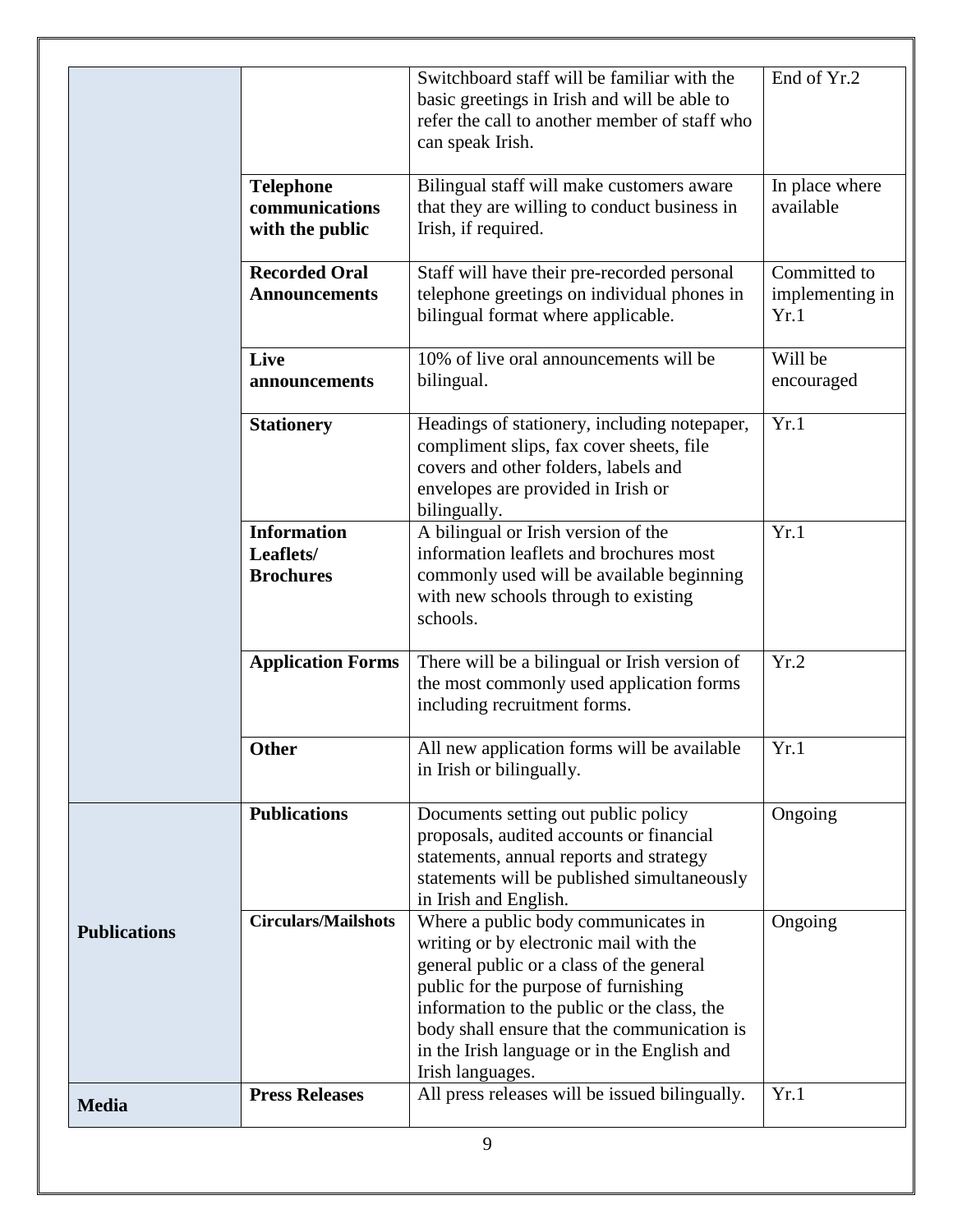|                                         | <b>Media</b><br><b>Spokespersons</b>  | An Irish speaking spokesperson/s will be<br>available for interviews with the Irish<br>language media.                                                                                                                                                                                                                    | In Place                                                                      |
|-----------------------------------------|---------------------------------------|---------------------------------------------------------------------------------------------------------------------------------------------------------------------------------------------------------------------------------------------------------------------------------------------------------------------------|-------------------------------------------------------------------------------|
|                                         | <b>Speeches</b>                       | We will encourage use of Irish content in all<br>formal and official speeches. Such content<br>shall include opening and closing greetings<br>in Irish, and references here and there in<br>Irish to the subject matter of any such<br>speeches and/or to the occasion in hand, as a<br>minimum.                          | Yr.1                                                                          |
|                                         | <b>Other</b>                          | All official Cork ETB speeches primarily<br>delivered in the Gaeltacht and Gaelcholáistí<br>shall be in the Irish language only.                                                                                                                                                                                          | In place                                                                      |
|                                         | <b>Email</b>                          | Standard email messages such as disclaimers<br>will be bilingual.<br>We will publish a dedicated email address<br>for queries in Irish on the Cork ETB                                                                                                                                                                    | Yr.1                                                                          |
| <b>Information</b><br><b>Technology</b> |                                       | website.                                                                                                                                                                                                                                                                                                                  |                                                                               |
|                                         | <b>Websites</b>                       | The static material on the CETB home page<br>and the specified main pages on the public<br>body's website will be available in Irish.                                                                                                                                                                                     | End Yr.2                                                                      |
|                                         | <b>Computer Systems</b>               | Any new computer system being installed<br>will be fully capable of handling the<br>Irish language.<br>Cork ETB will continue to actively use<br>technology to improve provision of bilingual<br>services.                                                                                                                | In place where<br>possible subject<br>to National<br>Frameworks<br>agreements |
|                                         | <b>Interactive</b><br><b>Services</b> | Any online and interactive services that the<br>public body itself develops will be made<br>available bilingually.                                                                                                                                                                                                        | In place where<br>possible                                                    |
|                                         | <b>Other</b>                          | The Board's website shall include on its<br>homepage a bilingual welcome statement by<br>the Chief Executive, affirming the Board's<br>commitment to implementing the<br>commitments promised in its agreed<br>language scheme.<br>If the Board decide on a tagline at a future<br>date, such tagline shall be bilingual. | End of Yr1                                                                    |
| Gaeltacht                               | <b>Meetings</b>                       | Meetings held in the Gaeltacht and<br>Gaelcholáistí will be conducted primarily in<br>Irish. Contributions in Irish or English will                                                                                                                                                                                       | In place                                                                      |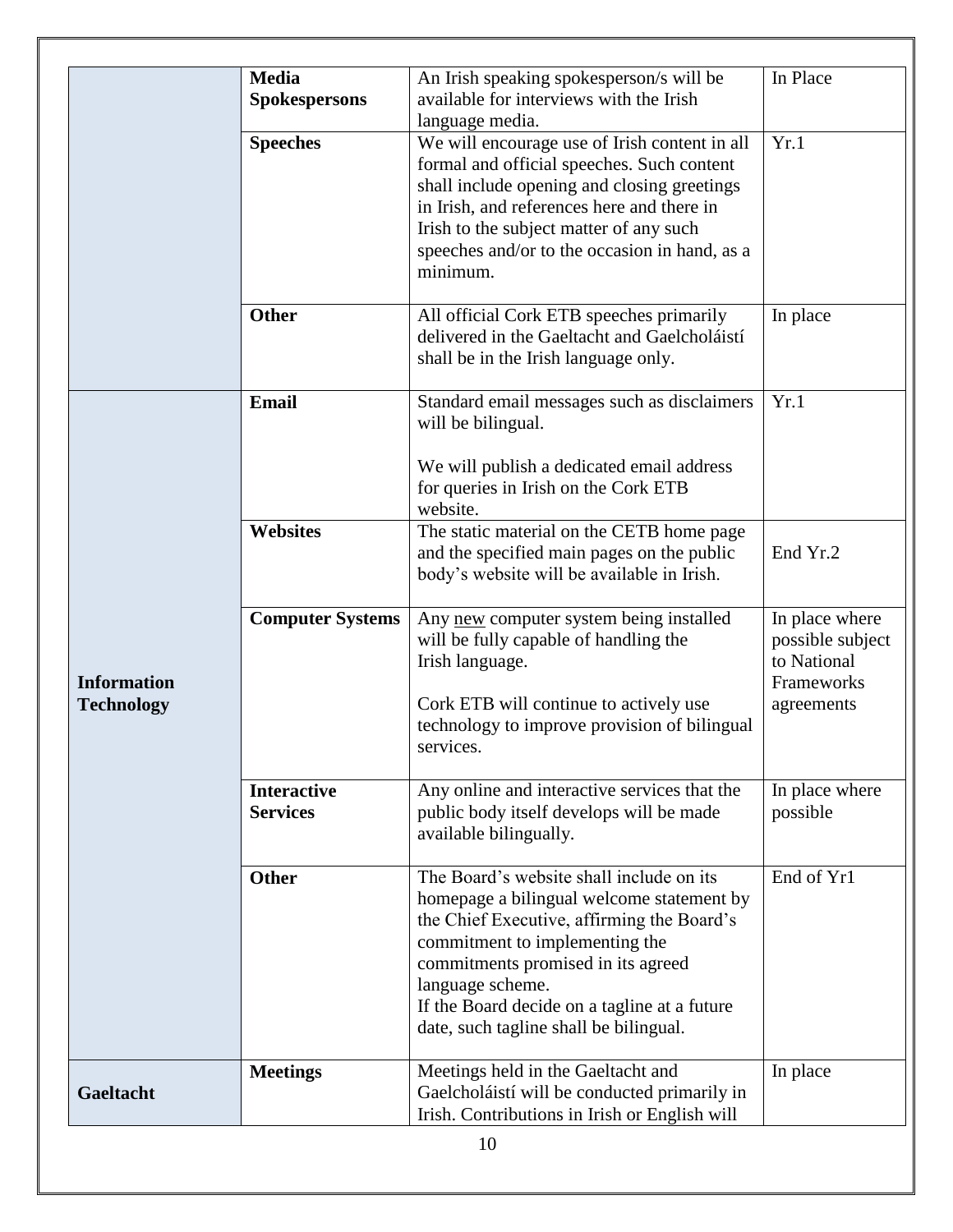|                    | be welcome at public meetings organised by<br>or on behalf of the public body.<br>Board of Management meetings in Gaeltacht<br>and Gaelcholáistí will also be conducted in<br>Irish. |          |
|--------------------|--------------------------------------------------------------------------------------------------------------------------------------------------------------------------------------|----------|
| <b>Place Names</b> | The official place names of Gaeltacht areas<br>will be used by the public body in<br>accordance with the legislation.                                                                | In place |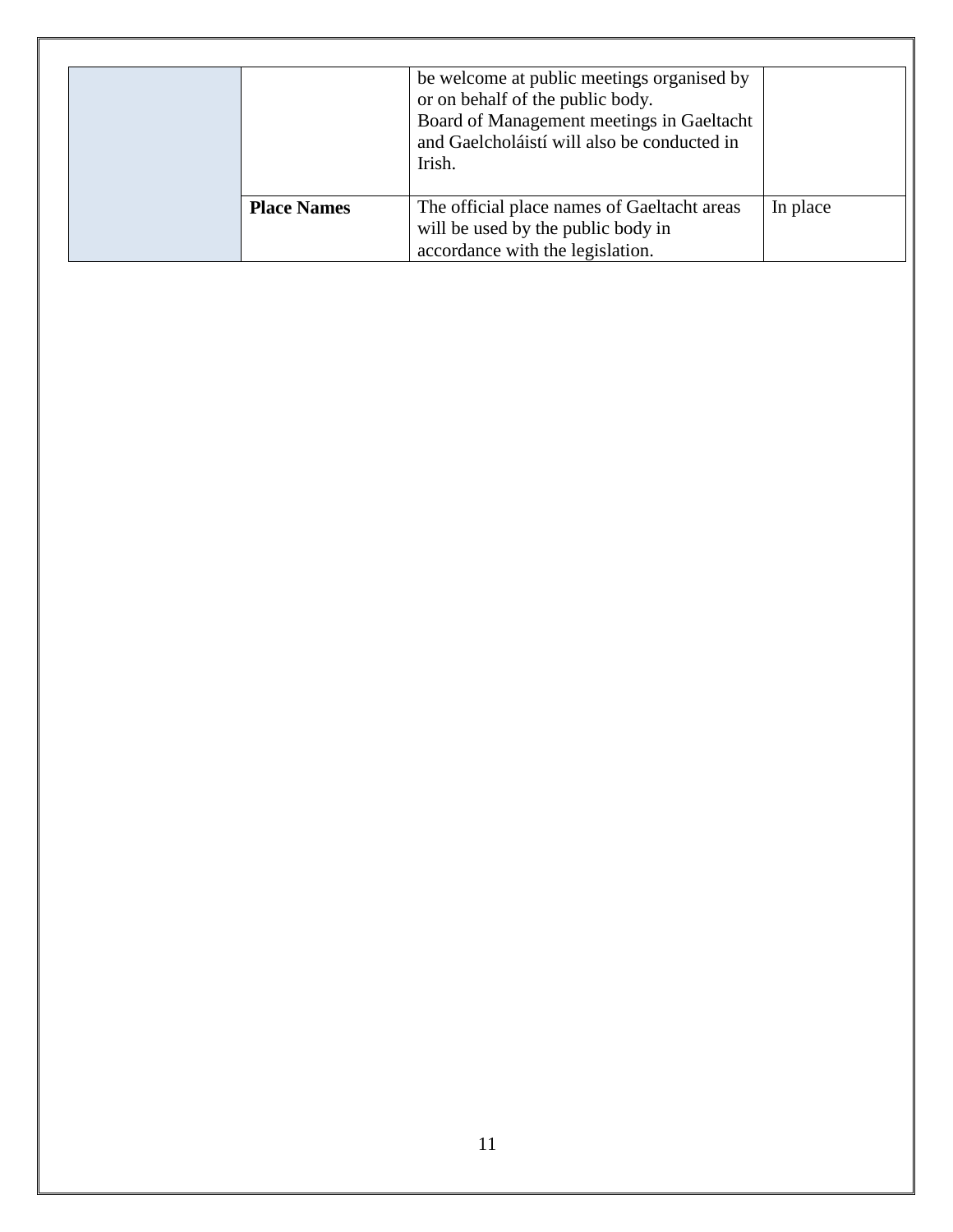# <span id="page-11-0"></span>**Chapter 5: Enhancing the Provision of Irish Language Services in Gaeltacht Areas**

Enhancing the provision of Irish language services in Gaeltacht areas and Gaelcholáistí and ensuring that Irish becomes the working language in offices located in Gaeltacht areas and Gaelcholáistí by a certain date.

| Description of services in<br><b>Gaeltacht areas and</b><br><b>Gaelcholáistí</b>                                                                                                                        | <b>Commitment</b>                                                                                                       | <b>Timeline</b><br>By end Yr.1/<br>Yr.2/Yr.3 |
|---------------------------------------------------------------------------------------------------------------------------------------------------------------------------------------------------------|-------------------------------------------------------------------------------------------------------------------------|----------------------------------------------|
| Coláiste Ghobnatan, Baile<br>Bhuirne, Ionad Cultúrtha<br>Baile Bhuirne, Scoil Mhuire<br>Beal Átha an Ghaorthaidh,<br>Coláiste Daibhéid,<br>Gaelcholáiste Carraig Uí<br>Leighin, Gaelcholáiste<br>Choilm | To continue to support these centres in the<br>commitment to delivering through the medium of<br>Irish only             | Ongoing                                      |
| <b>Adult Literacy Services</b>                                                                                                                                                                          | To move to a bilingual service                                                                                          | Ongoing                                      |
| <b>Community Education</b><br>Service                                                                                                                                                                   | To move to a bilingual service                                                                                          | Ongoing                                      |
| <b>Youth Affairs</b>                                                                                                                                                                                    | To continue to support these centres in the<br>commitment to move to a bilingual service                                | Ongoing                                      |
| Recruitment and<br>replacement                                                                                                                                                                          | Cork ETB will endeavour to ensure that staff<br>appointments will have an adequate competence in<br>the Irish language. | Ongoing                                      |

# **Commitments in Gaeltacht Areas and Gaelcholáistí**

#### **Irish as the working language in Gaeltacht and Gaelcholáistí offices**

<span id="page-11-1"></span>

| <b>Commitment</b>                                                                                                                                                   | <b>Timeline</b><br>By end Yr.1/<br>Yr.2/Yr.3 |
|---------------------------------------------------------------------------------------------------------------------------------------------------------------------|----------------------------------------------|
| Correspondence with the Gaeltacht and Gaelcholáistí community will be in Irish<br>only or bilingual.                                                                | Yr.1                                         |
| A system will be put in place to ensure that correspondence with members of the<br>Gaeltacht and Gaelcholáistí community will be in Irish only, if they so require. |                                              |
| The Irish language will be the working language in every Gaeltacht and<br>Gaelcholáistí office by the end of the second Scheme.                                     | In place                                     |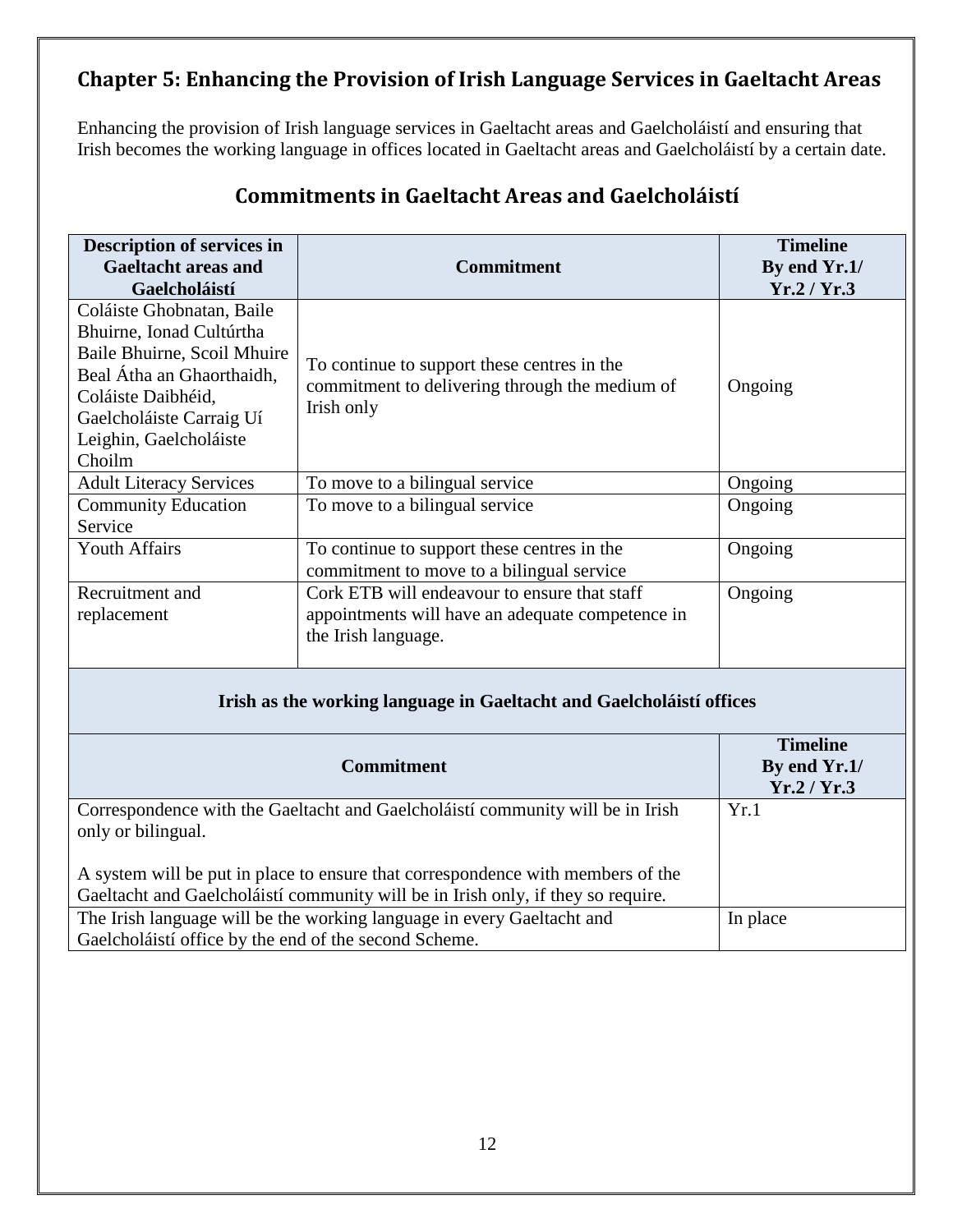# **Chapter 6: Improving Language Capability**

#### <span id="page-12-0"></span>**6.1 Recruitment**

The recruitment of staff with the appropriate level of competence in the Irish language in each area of work of Cork ETB will be the primary means of optimising the availability of services through Irish. Our recruitment policy, which is subject to the framework of agreed national recruitment procedures, will have regard to the need to improve Irish language capability on an incremental basis.

All new staff will be provided with an induction pack containing a copy of our agreed scheme in order to ensure that they are made aware of our commitments under the legislation.

#### <span id="page-12-1"></span>**6.2 Training and Development**

Cork ETB is committed to making opportunities available for staff to attend appropriately accredited Irish language training courses, as resources permit. All staff will be advised of facilities/opportunities to improve their competency in Irish.

|                        |                 | <b>Commitment</b>                                                       | <b>Timeline</b><br>By end Yr.1/ |
|------------------------|-----------------|-------------------------------------------------------------------------|---------------------------------|
|                        |                 |                                                                         | Yr.2 / Yr.3                     |
|                        | Recruitment     | New staff will be provided with an                                      | Yr.1                            |
|                        |                 | induction pack containing a copy                                        |                                 |
|                        |                 | of our agreed scheme.                                                   |                                 |
|                        | <b>Training</b> | A survey of staff has been undertaken to                                | We are                          |
|                        |                 | gauge their proficiency levels in the                                   | currently                       |
|                        |                 | Irish language, whereby they will                                       | putting a                       |
|                        |                 | indicate their proficiency in the                                       | training                        |
|                        |                 | language as Fluent or Very good or                                      | programme in                    |
|                        |                 | Good or Fair or Weak.                                                   | place                           |
|                        |                 |                                                                         | commencing<br>with Head         |
|                        |                 | Opportunities to develop the Irish<br>language competence of staff will | Office staff.                   |
|                        |                 | be provided. Appropriate arrangements                                   |                                 |
| <b>Improving Irish</b> |                 | will be made for the                                                    | Yr.2                            |
| Language               |                 | provision of Irish language training for                                |                                 |
| <b>Capability</b>      |                 | staff in order to:                                                      |                                 |
|                        |                 | support staff in maintaining and                                        |                                 |
|                        |                 | developing their proficiency in the                                     |                                 |
|                        |                 | Irish language,                                                         |                                 |
|                        |                 | enhance the capacity of staff to meet                                   |                                 |
|                        |                 | their Irish language obligations in                                     |                                 |
|                        |                 | the conduct of their duties.                                            |                                 |
|                        |                 | Staff will be made aware of language                                    |                                 |
|                        |                 | resources such as                                                       |                                 |
|                        |                 | www.focloir.ie, www.tearma.ie,                                          |                                 |
|                        |                 | www.gaois.ie, www.teanglann.ie and                                      |                                 |
|                        |                 | www.abair.ie                                                            |                                 |
|                        |                 | as well as WinGléacht, the electronic                                   |                                 |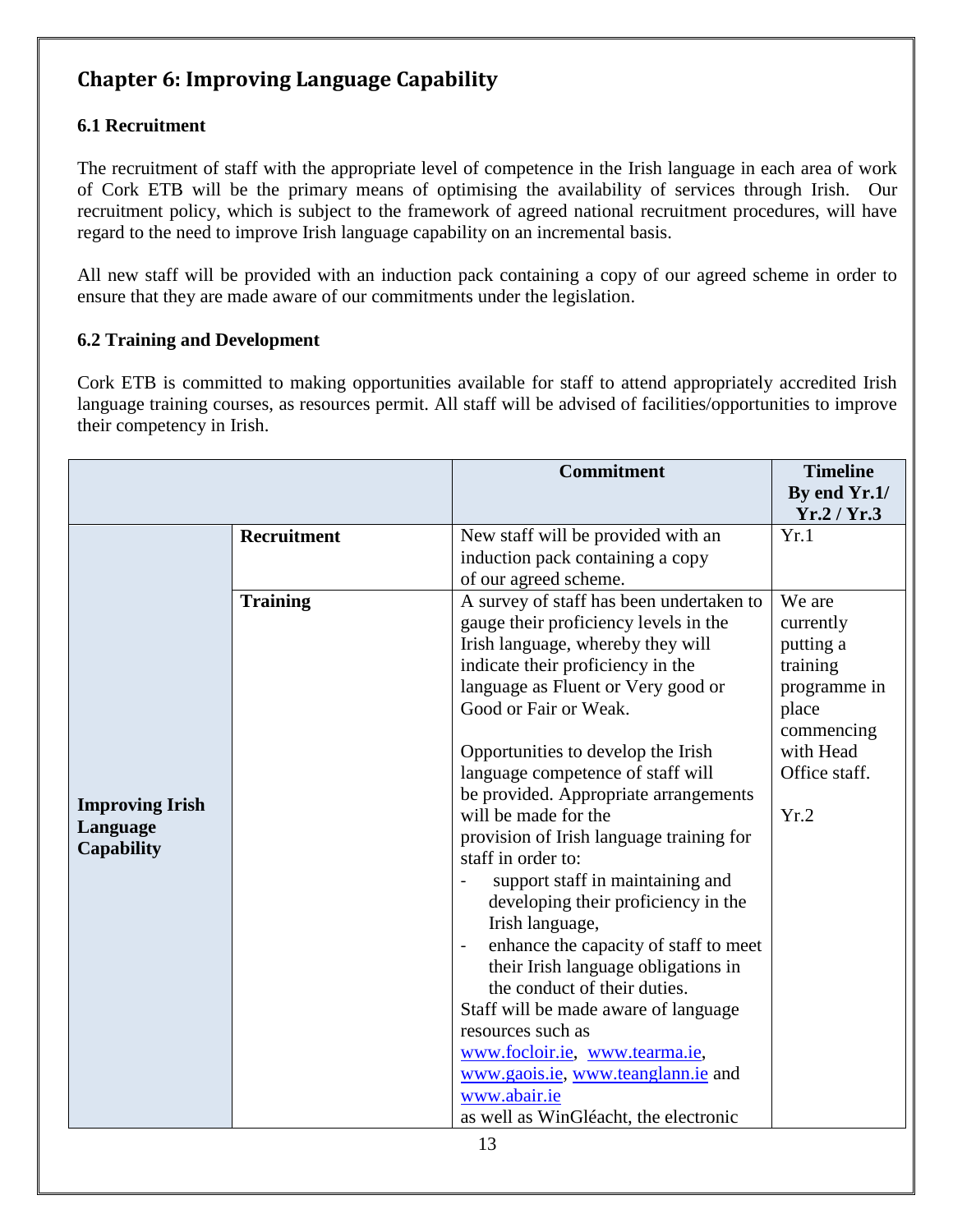<span id="page-13-0"></span>

| Ongoing |
|---------|
|         |
|         |
|         |
|         |
|         |
|         |
|         |
|         |
|         |
|         |
|         |
|         |
|         |
|         |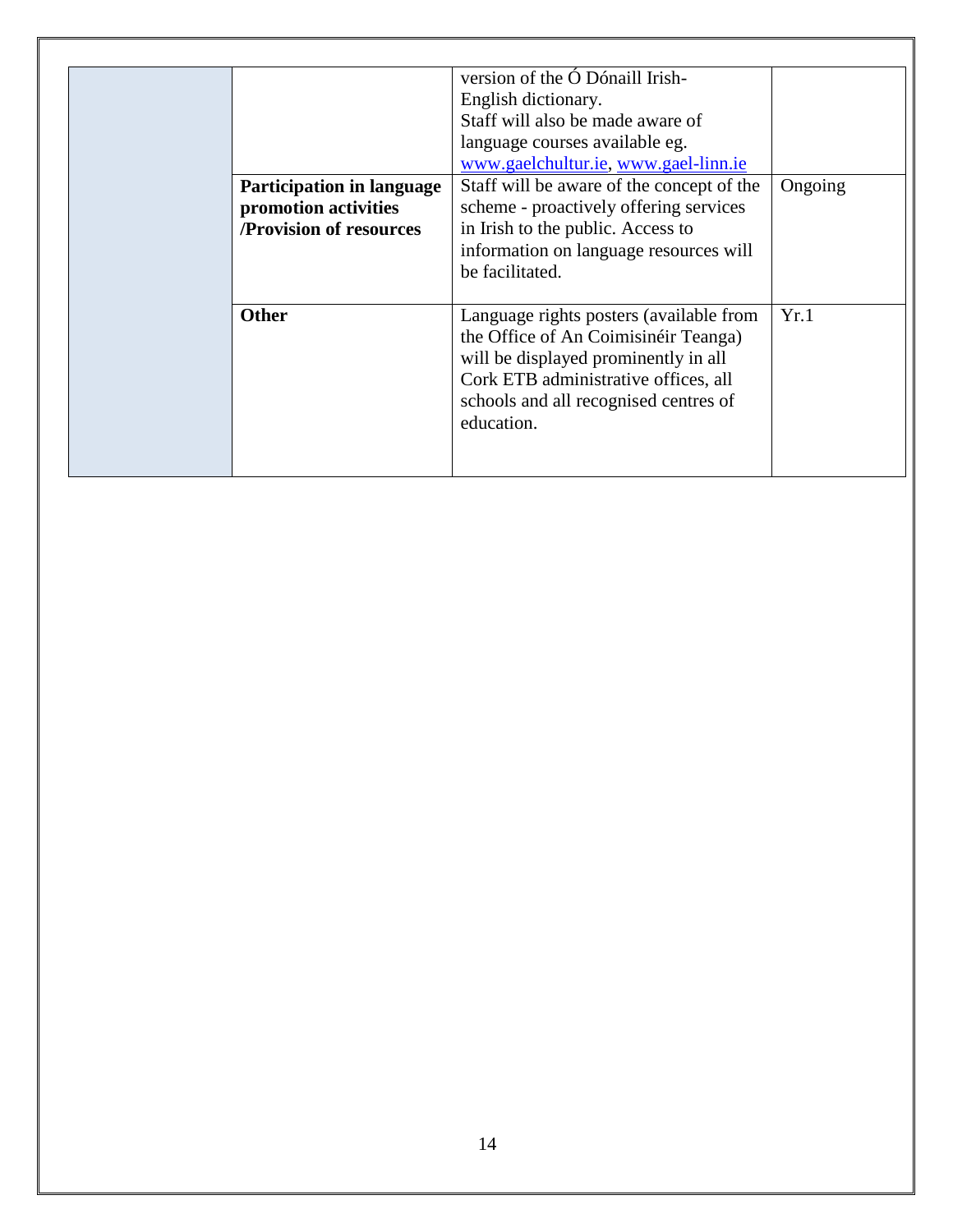#### **6.3 Designated Irish Language Posts**

The posts listed below have been designated as having an Irish language competency requirement. It is the intention that holders of these posts will have achieved specified accredited standards in the Irish language, commensurate with the responsibilities of the post. When designating these posts, particular consideration has been given to posts located in Gaeltacht areas, and to posts located outside Gaeltacht areas but whose customer base consists largely of Gaeltacht and/or Irish language speaking communities.

| <b>Title of Post</b>                                                          | Location                               | <b>Gaeltacht/Irish speaking</b><br>community served        | Indication of standard of<br><b>Irish required (choose from</b><br>basic, intermediate or<br>advanced) |
|-------------------------------------------------------------------------------|----------------------------------------|------------------------------------------------------------|--------------------------------------------------------------------------------------------------------|
| School Principal,<br>Deputy Principal<br>and Teachers                         | School/College                         | Gaeltacht Schools and<br>Gaelcholáistí, Ionad<br>Cultúrtha | <b>Advanced Level Required</b>                                                                         |
| Co-Ordinators and<br>responsible persons                                      | Education &<br><b>Training Centres</b> | Gaeltacht Mhúscraí and<br>Gaelcholáistí                    | <b>Advanced Level Required</b>                                                                         |
| School Secretaries,<br>Administrative<br>employees,<br><b>Ancillary Staff</b> | Schools and<br><b>Centres</b>          | Gaeltacht Mhúscraí and<br>Gaelcholáistí                    | Intermediate Level Required,<br><b>Advanced Level Desired</b>                                          |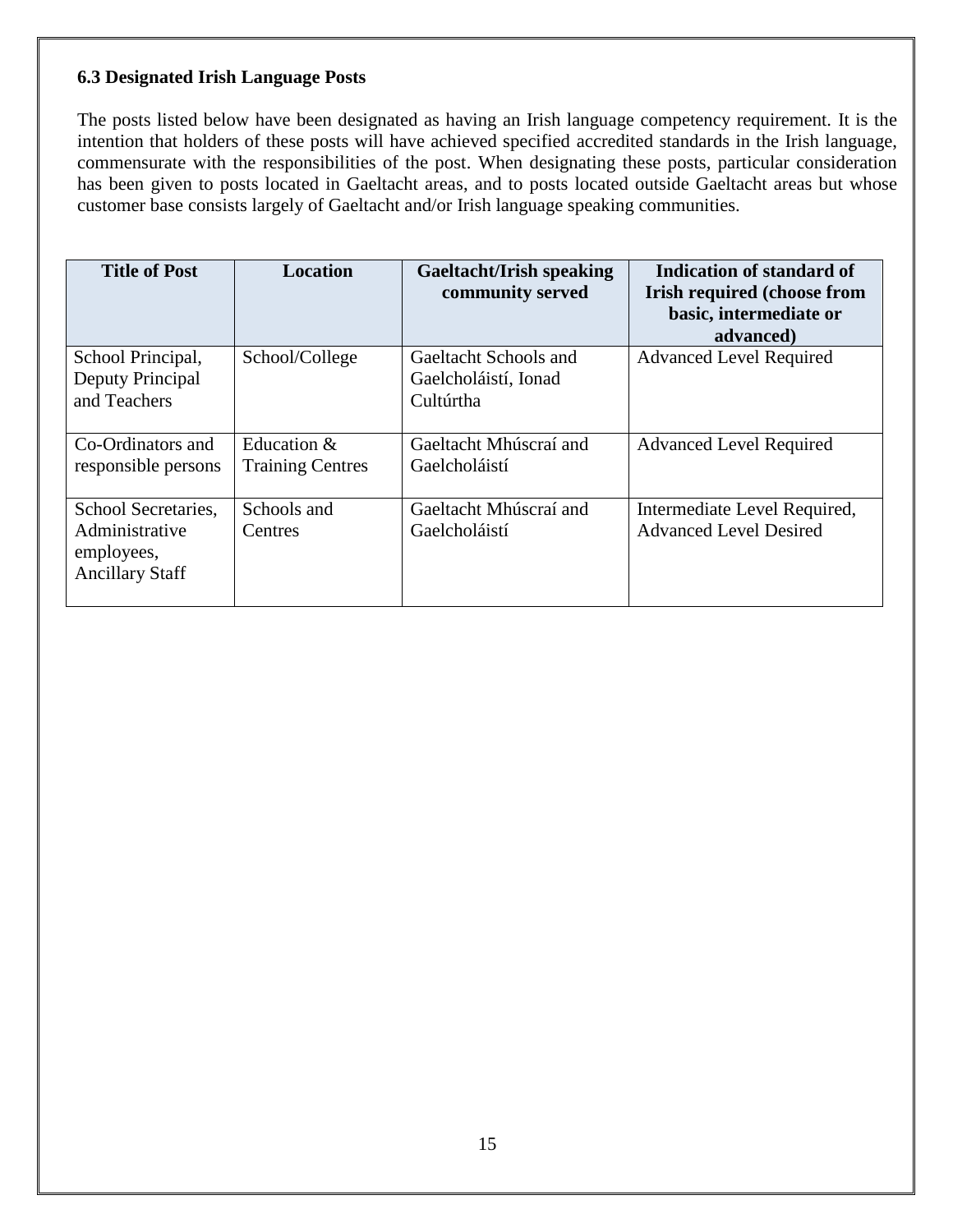## <span id="page-15-0"></span>**Chapter 7: Monitoring and Review**

The implementation of the scheme will be monitored and reviewed on a regular basis by the Chief Executive and his Senior Management Team. Queries regarding the scheme can be sent to **[eolas@corketb.ie](mailto:eolas@corketb.ie)**.

A formal system for monitoring requests for services through Irish will be available and recorded in our Annual Report. A specific email address has been set up for this purpose (see above).

A consultation process will be undertaken with all stakeholders in relation to how best to implement our commitments given here and to ensure the promotion and advancement of the use of the Irish language in the workplace and in the delivery of our services.